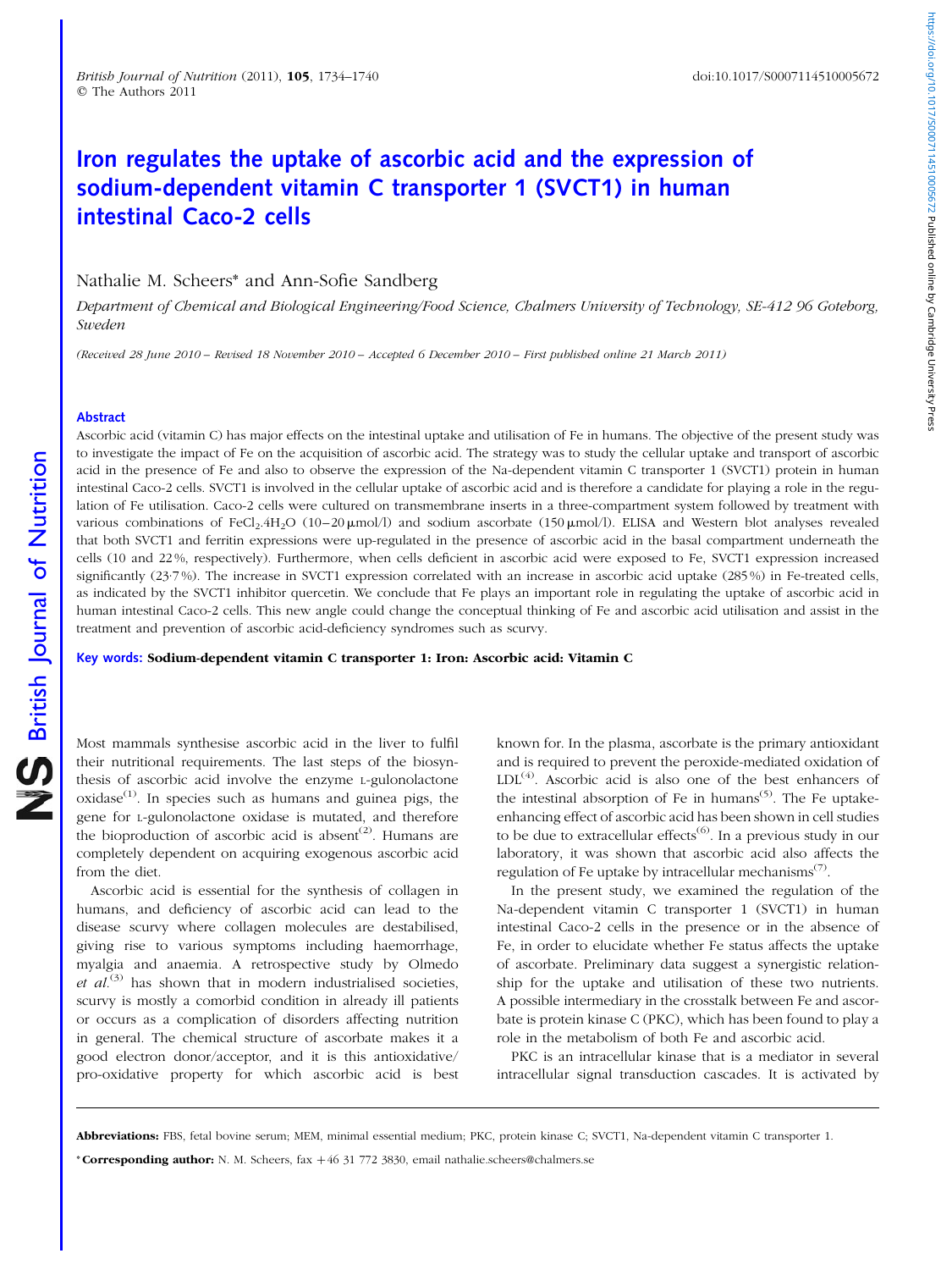second messengers such as cyclic AMP and diacylglycerols. Various isoforms of PKC exist, and the  $\beta$ -isoform has been shown to be activated by ferric iron bound to transferrin in several cell types<sup>(8)</sup>. Activated PKC- $\beta$  phosphorylates the Fe-responsive element-binding protein $^{(9)}$ , which suggests that it is involved in the regulation of the affinity of Feresponsive element-binding protein for its substrates transferrin, Nramp2 and ferritin mRNA.

Ascorbate is actively transported into the cell interior by two transporters: SVCT1 and SVCT2. SVCT1 is believed to be the predominant isoform in the human intestine. This dominance is supported by indications that SVCT1 mRNA expression is down-regulated by the presence of ascorbate in the intestinal lumen, while SVCT2 is unaffected $(10)$ . A second route exists for indirectly increasing intracellular ascorbate levels. Facilitated diffusion of oxidised ascorbate, dehydroascorbate, occurs through the GLUT1,  $-3$  and  $-4$  transporters<sup> $(11,12)$ </sup>. Dehydroascorbate is then reduced to ascorbate inside the cell or transported across the basal membrane into the circulation by means of these glucose transporters. It has been shown that the ascorbate transporter SVCT1 is exclusively expressed on the apical membrane of Caco-2 cells, and therefore does not mediate the basal transport of ascorbate<sup> $(13)$ </sup>.

The presence of SVCT1 transporters in the apical membrane has been shown to be regulated by PKC in transfected monkey kidney (COS-1) cells<sup> $(14)$ </sup>. In this cell type, activated PKC (by phorbol 12-myristate 13-acetate) leads to a decrease in ascorbate uptake that is suggested to be caused by a down-regulation of SVCT1 transporters at the cell surface. To our knowledge, there are no studies on the effects of ascorbic acid on PKC activity. Our hypothesis is that ascorbic acid activates PKC, which leads to the down-regulation of SVCT1 and subsequently lowers the uptake of ascorbate. Ascorbate has been previously shown to down-regulate SVCT1 expression in Caco-2 cells $^{(10)}$ , which was also the case in the present study. The major hypothesis of the present study is that Fe affects the uptake of ascorbate. We have focused on evaluating the involvement of the SVCT1 protein, and we have attempted to investigate whether PKC could be responsible for the observed effects.

# Materials and methods

#### **Materials**

Plastics for cell cultivation were produced by Corning (San Fransisco, MA, USA). Media, supplements and other reagents for culture maintenance were produced by PAA Laboratories (Pasching, Austria). Reagents were obtained from Sigma-Aldrich (Schnelldorf, Germany), if otherwise not stated. For the experiments, ascorbic acid was used in the form of sodium ascorbate, and Fe was added as  $Fe(II)Cl<sub>2</sub>·4H<sub>2</sub>O$ .

# Primary and secondary antibodies

Antibodies used in the present study were commercially produced, tested and recommended for the application. Rabbit anti-human SVCT1 was produced by Alpha Diagnostic

(San Antonio, CA, USA). Specificity was successfully tested by blocking the SVCT1 antibody recognition site with a fifteenamino acid immunising peptide identical to a portion of the binding region in the cytoplasmic domain of human SVCT1. According to the manufacturer, there is no significant homology with related transport proteins for the control peptide. For the calculation of standard curves in the ELISA experiments, ferritin was detected in samples of known concentration by a rabbit anti-human ferritin antiserum (Sigma-Aldrich). In the ELISA, the primary rabbit IgG were detected by a goat anti-rabbit IgG  $\beta$ -lactamase tumour endothelial marker 1 (TEM)-1 conjugate (Invitrogen, Eugene, OR, USA). For Western blots, the secondary antibody was a goat anti-rabbit IgG conjugated with horseradish peroxidase (Bio-Rad, Sundbyberg, Sweden).

# Cell line and cell culture

Caco-2 cells (HTB-37) were purchased from the American Type Culture Collection (Rockville, MD, USA) at passage 19. Stock cultures were maintained in Dulbecco's modified Eagle's medium supplemented with heat-inactivated fetal bovine serum (FBS;  $16\%$  (v/v)) and non-essential amino acids (0.9%  $(v/v)$ ). The cell cultures were grown at  $37^{\circ}$ C in 95% humidified air and 5%  $CO<sub>2</sub>$ . At passages 32–41, the cells were seeded in twelve-well plates with Transwell<sup>®</sup> polycarbonate inserts at 60 000 cells/insert. All experiments were initiated 14 d after seeding. No antibiotics or antifungal agents were used.

# Cell experiments for the measurement of ascorbic acid uptake

At 12 d after seeding, the medium was exchanged for minimal essential medium (MEM) with Earle's salt (E15-825; PAA) supplemented with  $2\%$  (v/v) FBS. At 24 h before the experiments, the cells were treated in the basal compartment with MEM-FBS, unsupplemented or supplemented with Fe  $(10 \mu \text{mol/l})$ . Fe is readily absorbed from this compartment into the cell. The experiments were initiated by washing the cells in PBS followed by incubation with Hank's balanced salt solution supplemented with ascorbic acid  $(150 \,\mu\text{mol/l})$  in the apical compartment and Hank's balanced salt solution with Fe  $(10 \mu \text{mol/l})$  in the basal compartment. Care was taken to make sure that there was no contact between the Fe- and ascorbic acid-containing media. The cells were incubated with these media for 2h, after which the apical and basal media were collected for ascorbic acid analysis. The cells were lysed in radio-immunoprecipitation assay buffer and divided into aliquots for total protein and ascorbic acid analyses. All samples for ascorbic acid analyses were diluted to a final concentration of meta-phosphoric acid  $(3\% (v/v))$ , Tris (carboxyethyl) phosphine hydrochloride (0.312 mmol/l) and EDTA (1 mmol/l). The samples were also diluted without Tris (carboxyethyl) phosphine hydrochloride to distinguish between ascorbic acid and dehydroascorbic acid $(15)$ . The ascorbic acid analyses were run by HPLC. A Jasco system (Jasco Corporation, Tokyo, Japan) with a Jasco As-2080 Plus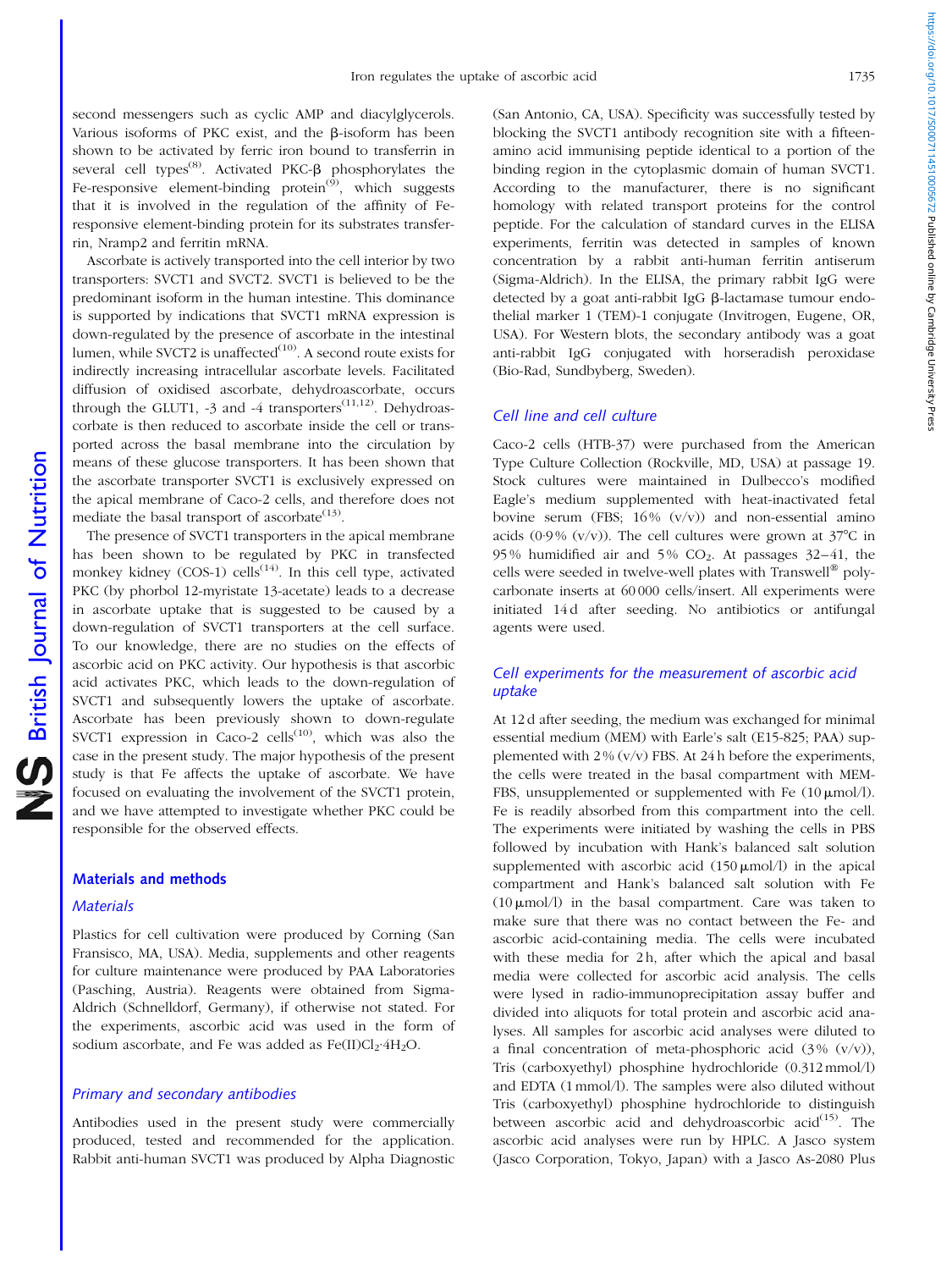<span id="page-2-0"></span>pump and autosampler Jasco As-2057 was employed. The samples were separated using an Aquasil C18,  $3 \mu m$  and 150 *£* 4·6 mm column (Thermo Electron Corporation, Marietta, OH, USA). The flow rate was 0·4 ml/min. The mobile phase was NaH<sub>2</sub>PO<sub>4</sub> (50 mmol/l) adjusted to pH 2·8 with  $H_3PO_4$  $(1.5 \text{ mol/l})$ , EDTA  $(200 \text{ mg/l})$  and methanol  $(2\% (v/v))$ . Electrochemical detection was carried out using a Decade II system; Antec Leyden in DC mode (flow cell: VT-03, glassy carbon WE, 3 mm; E-cell: 800 mV v. Ag/AgCl/KCl; I-cell: 50 nA). Signal analysis was conducted using Jasco ChromPass software (Jasco Corporation).

# Cell experiments for the investigation of protein kinase C involvement and inhibition of sodium-dependent vitamin C transporter 1

The basic procedure was as described in the previous section with a few exceptions. The Fe concentration was 10 or 20  $\mu$ mol/l. Cells were treated with the PKC inhibitor Go 6983 (5  $\mu$ mol/l), the PKC activator phorbol 12-myristate 13acetate at  $1 \mu \text{mol}/l$  or the SVCT1 transport inhibitor quercetin dihydrate (50  $\mu$ mol/l) for 1·5 h before the ascorbate addition. The co-incubation lasted for 1·5 h. The inhibitors and the activator were all dissolved in dimethyl sulphoxide. The total concentration of dimethyl sulphoxide in the wells was 0·01 %. Dimethyl sulphoxide (0·01 %) was also given to the cells as a control. After the co-incubations, the cells were lysed, and intracellular ascorbate/dehydroascorbate levels were analysed by HPLC. The apical media were analysed to differentiate between ascorbate and dehydroascorbate levels at the start  $(t = 0 h)$  and at the end  $(t = 1.5 h)$  of the incubation. This was done to predict whether, to what extent, the uptake could be mediated by SVCT1 (ascorbate) or by GLUT (dehydroascorbate).

# Cell experiments for the measurement of sodiumdependent vitamin C transporter 1 expression

At 12 d post-seeding, the medium was exchanged for MEM supplemented with  $2\%$  (v/v) FBS (MEM-FBS). For these experiments, the MEM used had been verified to contain no ascorbic acid or Fe by analyses in our laboratory. The study design was as described in a previous publication<sup> $(7)$ </sup> with some modifications. Briefly, on day 13, the cells were treated on the apical side with either unsupplemented MEM-FBS

(Expts 1, 2 and 5) or MEM-FBS supplemented with ascorbic acid (150  $\mu$ mol/l; Expts 3, 4 and 6). Half the plates were also treated on the basal side of the membrane with MEM-FBS supplemented with ascorbic acid  $(150 \,\text{\mu} \text{mol/l}; \text{Expts } 2-6)$ . The experimental set-up is described in Table 1.

Before incubation with Fe in Expts 4–6, the apical medium was exchanged for MEM, supplemented as shown in Table 1. The integrity of the monolayer was verified by transepithelial electric resistance. In Expt 6, the ascorbic acid-treated cells were carefully washed in PBS to remove all apical extracellular ascorbic acid before Fe incubation experiments. This ensured that only intracellular ascorbate was present. In Expts 4–6, the cells were incubated with Fe for 2 h on a rotary shaker (25 rpm and 37°C) after which they were washed in PBS. Cells were harvested immediately from half the plates. Fresh medium (MEM-FBS) was added to the rest of the plates, which were incubated for a further 22 h before harvest.

# Harvesting of Caco-2 cells for protein analysis

Before harvest, the medium was aspirated and the cells were washed in PBS. Cells were lysed either immediately  $(t = 21)$  or 22 h  $(t = 43)$  after the removal of test solutions. Cells were lysed in cold radio-immunoprecipitation assay buffer (Sigma-Aldrich) containing an EDTA-free protease inhibitor cocktail (40ml/ml; Roche, Basel, Switzerland). All lysed cell samples were handled in a cold environment. The lysates were divided into aliquots and frozen at  $-80^{\circ}$ C for later analysis. Total protein content was estimated in aliquots of the individual lysates by the bicinchoninic acid assay (Pierce, Stockholm, Sweden). A commercial ferritin ELISA kit (Calbiotech, Spring Valley, CA, USA) was used for the detection of intracellular ferritin levels.

# Direct capture ELISA for the quantification of sodiumdependent vitamin C transporter 1 expression

The SensiFlex<sup>™</sup> ELISA development kit (Invitrogen) was used according to the manufacturer's instructions. The concentrations of antigen and primary antibodies  $(0.5 \mu g/well)$  were optimised to maintain a relatively low total antigen concentration in order to minimise competition for binding sites. A microplate was coated with samples diluted (1:20) in NaHCO<sub>3</sub> (50 mmol/l) and was then incubated overnight at  $4^{\circ}$ C on a rotary shaker (20 rpm). The next day, the plate

| Table 1. Description of Expts 1-6* |  |  |
|------------------------------------|--|--|

|          | Description                                          | Incubation interval (h)                   |                                                           |                              |  |
|----------|------------------------------------------------------|-------------------------------------------|-----------------------------------------------------------|------------------------------|--|
| Expt no. |                                                      | Apical ascorbate $(150 \mu \text{mol/l})$ | Fe(II)Cl <sub>2</sub> .4H <sub>2</sub> O (20 $\mu$ mol/I) | Basal ascorbate (150 nmol/l) |  |
|          | Control                                              |                                           |                                                           |                              |  |
| 2        | Control                                              |                                           |                                                           | $0 - 21$                     |  |
| 3        | Apical ascorbate                                     | $0 - 21$                                  |                                                           | $0 - 21$                     |  |
| 4        | Apical ascorbate $+$ FeCl <sub>2</sub>               | $0 - 21$                                  | $19 - 21$                                                 | $0 - 21$                     |  |
| 5        | Apical FeCl <sub>2</sub>                             |                                           | $19 - 21$                                                 | $0 - 21$                     |  |
| 6        | Intracellular ascorbate $+$ apical FeCl <sub>2</sub> | $0 - 19$                                  | $19 - 21$                                                 | $0 - 21$                     |  |

\* The experiments started at  $t = 0$ h and were terminated at  $t = 21$  h. For half the cells, lysis occurred immediately at  $t = 21$ . The other half was given minimal essential medium-fetal bovine serum and put back into the incubator for another 22 h and lysed at  $t = 43$  h.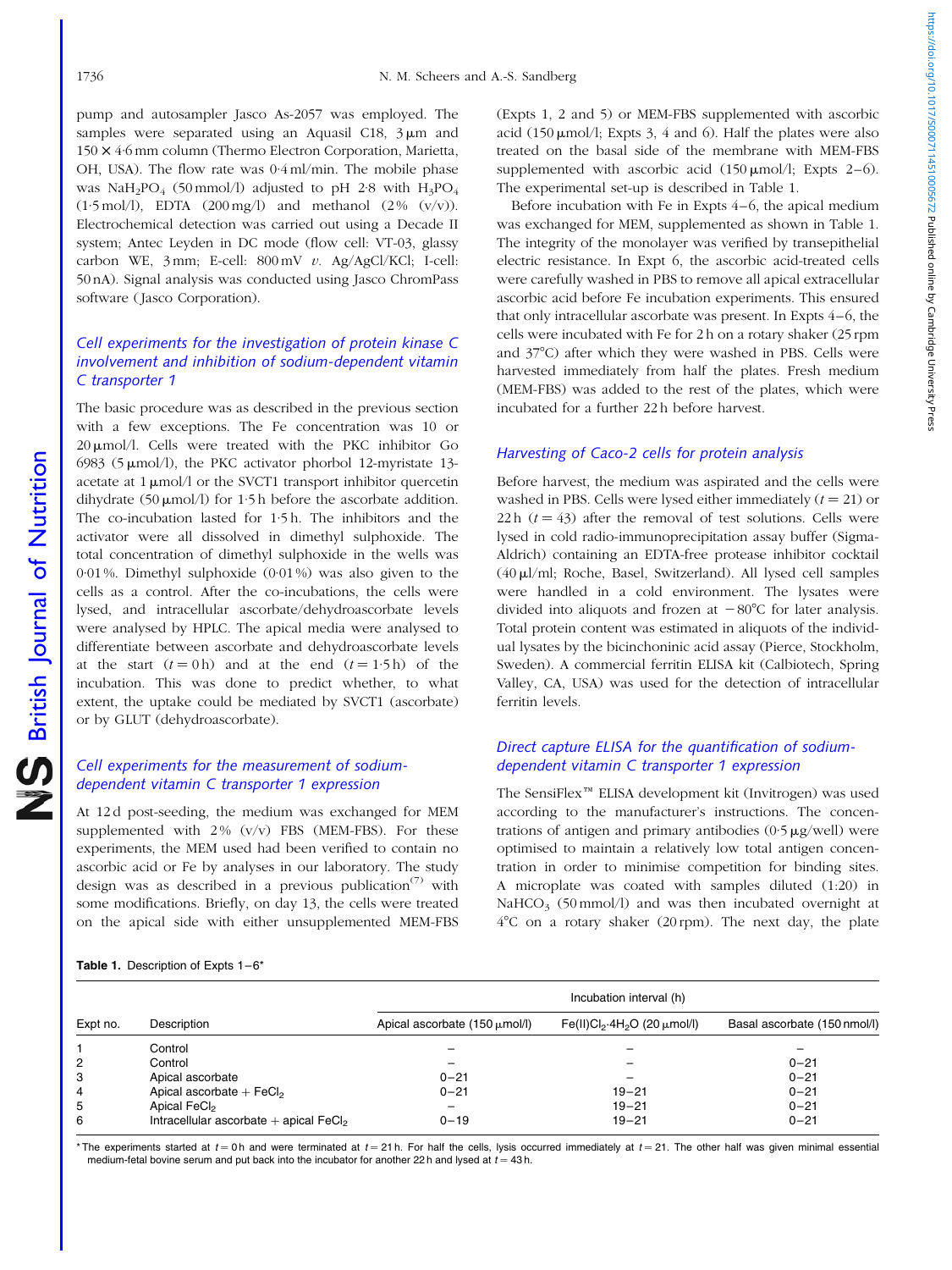<span id="page-3-0"></span>

Fig. 1. Cellular uptake and transport of ascorbic acid. The cells were incubated with Fe in the basal chamber for 24 h followed by apical treatment with ascorbic acid (150  $\mu$ mol/l) lasting for 2 h. Values are means, with standard errors represented by vertical bars ( $n$  3). Ascorbate uptake ( $\blacksquare$ ) was defined as the measured concentration of ascorbate/dehydroascorbate in the cell lysates. Ascorbate transport  $(\blacksquare)$  was estimated by measuring the concentration of ascorbate/dehydroascorbate in the basal medium.

was drained, and the wells were washed three times with PBS-Tween  $(200 \mu l)$ . After draining, PBS-bovine serum albumin  $(200 \mu l)$  was added to the wells to block unspecific binding of the antibody to the plate. The plate was again incubated overnight at  $4^{\circ}$ C while being gently agitated. On the third day, the plate was drained and washed three times in PBS-Tween  $(200 \mu l)$ . After thorough draining, the wells were treated with the primary antibody  $(0.5 \mu g)$  diluted in NaHCO<sub>3</sub>  $(100 \mu l \text{ of } 50 \text{ mmol/l})$  and then incubated for 30 min at room temperature. The plate was drained and washed three times in PBS-Tween  $(200 \mu l)$ . The secondary antibody (goat antirabbit IgG conjugated with  $\beta$ -lactamase) was diluted in PBSbovine serum albumin  $(1 \mu g \text{ in } 100 \mu l)$  and added to each well. The plate was incubated for 30 min at room temperature, protected from light. After incubation, the plate was drained and washed three times in PBS-Tween  $(200 \,\mu\text{L})$ .

Fluorocillin Green reagent (100  $\mu$ l of 9  $\mu$ mol/l) was added to each well and incubated for 30 min, protected from light. b-Lactamase activity was then detected using a fluorescence microplate reader Sapphire 2 (Tecan GmbH, Salzburg, Austria). The excitation and emission wavelengths were 490 and 525 nm, respectively. The elapsed time between the end of the incubation step and plate reading was kept constant for all experiments. The concentration of SVCT1 was then calculated from the standard curve and normalised against the total protein content of each sample. All values were within the range of the standard curve. SVCT1 expression was also analysed by Western blot using the same method as reported previously<sup> $(7)$ </sup> in order to verify the results of the ELISA.

# **Statistics**

Experiments were performed on three batches of cells within each run, and every run was repeated on three different occasions. In addition, each trial of SVCT1 and ferritin expression studies was duplicated in order to lyse a set of experiments at two time points  $(t = 21$  and 43h). With this design, each triplicate of control cells (ascorbate or no ascorbate) could always be compared against another triplicate from the same run, giving a total of eighteen samples of control cells, verifying the reproducibility of the method. All values are reported as means of nine individual samples with their standard errors  $(n 3)$ . The significance of differences between treatments and their control was analysed by Student's unpaired two-tailed  $t$  test using Microsoft Office Excel. Differences were considered significant at  $P < 0.05$ .

# **Results**

# Ascorbic acid uptake

Ascorbic acid uptake across the apical membrane was increased in cells supplemented with Fe  $(FeCl<sub>2</sub>.4H<sub>2</sub>O)$  in the basal extracellular compartment compared with unsupplemented cells (difference of 285%,  $P=0.03$ ; Fig. 1). Transport of ascorbic acid across the basal membrane was also measured. The percentage transport, calculated from the intracellular ascorbate levels, across the basal membrane decreased in cells incubated with basal Fe compared with those not treated with Fe. However, the absolute amount of ascorbic acid transported was unchanged (0.11  $v$ . 0.10  $\mu$ g ascorbate/mg protein,  $P > 0.05$ ; Fig. 1). The latter result could indicate that ascorbic acid transport was already at maximum velocity, and no further increase was possible. However, these experiments need to be repeated with non-saturable concentrations of ascorbic acid, before any firm conclusions can be drawn.

During the ascorbate uptake experiments, the apical medium was analysed for ascorbate and dehydroascorbate. The first set of samples  $(10 \mu)$  was withdrawn immediately after the addition to the cells, and a second set of samples (10 $\mu$ l) was withdrawn after 1·5h of incubation. The results showed that the initial samples contained 20 (se 3) % dehydroascorbate of the total ascorbate/dehydroascorbate concentration. After 1.5h in the incubator, the dehydroascorbate



Fig. 2. Na-dependent vitamin C transporter 1 expression in ascorbatedeficient cells. The cells were incubated with either ascorbate (150  $\mu$ mol/l, 21 h; Expt 3) or Fe(II)Cl<sub>2</sub>·4H<sub>2</sub>O (20  $\mu$ mol/l, 2 h; Expt 5). After finishing the incubation, the cells were lysed immediately  $(t = 21 h, \Box)$  or 22h later  $(t = 43 h, \Box)$ . The experimental design was according to [Table 1,](#page-2-0) except that no basal ascorbate was added. Values are means of nine samples, with standard errors represented by vertical bars  $(n 3)$ . \* Mean values were significantly different from that of the control cells  $(P<0.05)$ .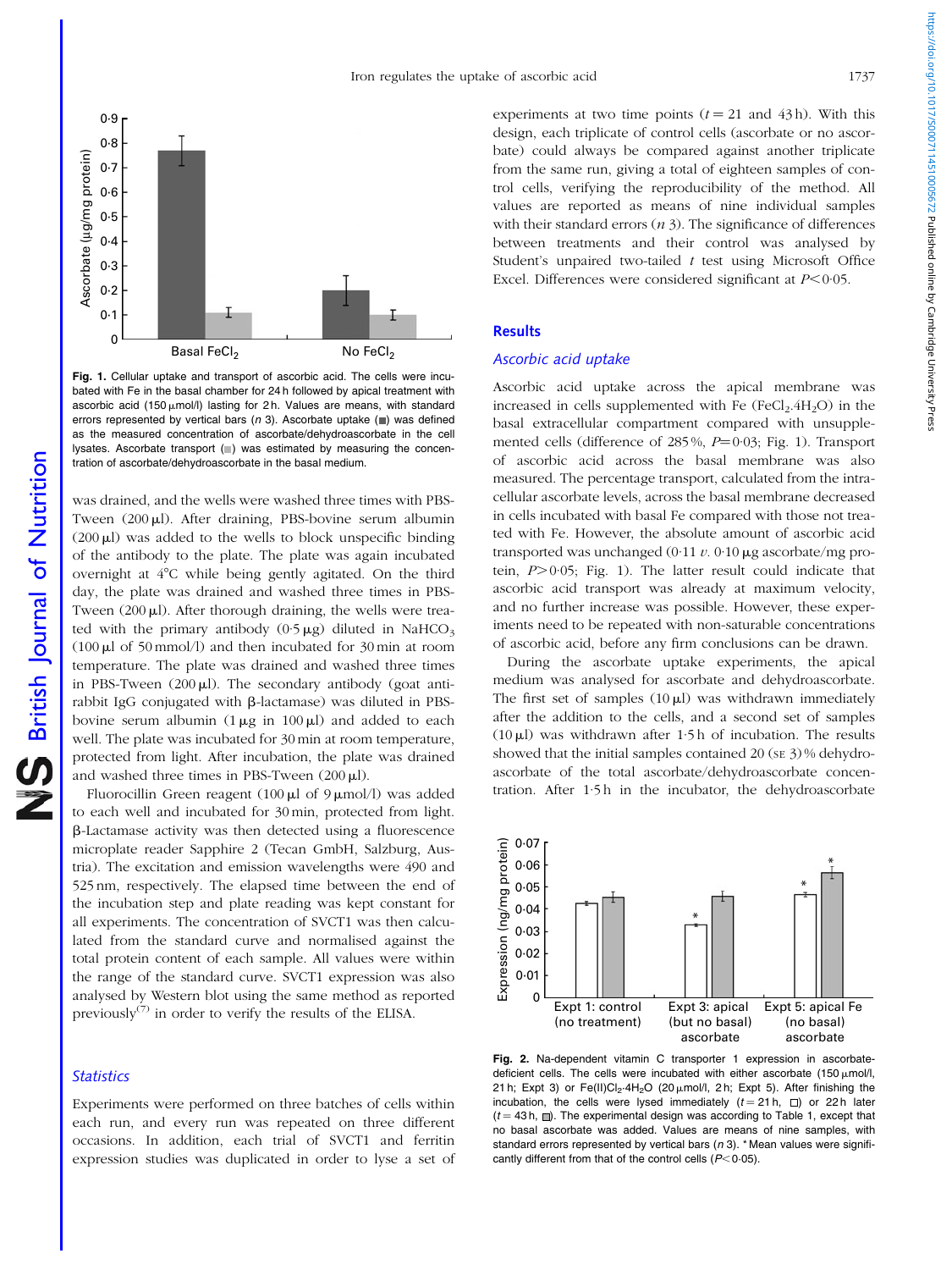British Journal of Nutrition

NS British Journal of Nutrition

<span id="page-4-0"></span>content was increased to 26 ( $SE$  4) % of the total concentration of the two measured species. The difference between the two time points was not statistically significant. It is worth noting that the total concentration of ascorbate and dehydroascorbate was reduced by 18 (se 5)% during the 1.5 h of incubation.

#### Sodium-dependent vitamin C transporter 1 expression

When ascorbate-deficient cells were exposed to apical Fe (Expt 5), SVCT1 protein expression increased by 23·7 (SE 5)%  $(P=0.02)$  v. control cells (Expt 1) at  $t = 43$  h. This increase was detectable at  $t = 21$  h, 2 h after the addition of Fe  $(9$  (se  $2)\%$ ,  $P=0.05$ ; [Fig. 2,](#page-3-0) Expt 5). This result suggests that the regulation of SVCT1 expression by Fe could be a relatively fast response compared with, for example, ferritin expression. Ferritin is regulated at the mRNA level by the Fe-responsive element/Fe-regulatory protein pathway, where the effect of Fe administration is not apparent after 2 h. SVCT1 mRNA does not show any significant sequence similarities with iron-responsive element (IRE) sequences from ferritin or ferroportin mRNA according to the Internet-based nucleotide Basic Local Alignment Search Tool (Blastn; National Center of Biotechnology Information, Bethesda, MD, USA). SVCT1 expression was significantly decreased 2 h after the apical addition of ascorbic acid to ascorbic aciddeficient cells  $(22.4 \text{ (sE 2)}\%, P=0.05; \text{Fig. 2, Expt 3}).$  However, after 22 h with unsupplemented medium, the levels of SVCT1 were normalised, which further supports a fast regulatory mechanism.

The ascorbic acid transporter protein SVCT1 was slightly up-regulated (10 (se 2)%,  $P=0.05$ ) in the presence of basal ascorbic acid as observed at  $t = 21$  h (Fig. 3, Expt 2). Caco-2 cells with replete ascorbic acid levels did only moderately respond to apical treatments with ascorbate and/or Fe  $(-5.25 \text{ (s} \text{E} 4)\%$ , Fig. 3, Expt 4,  $t = 43 \text{ h}$ ,  $P = 0.05$ ; Expts 5–6; no significant changes;  $P > 0.05$ ). The relatively weak response

(Expts 4–6) suggests that the effect of Fe on ascorbic acid uptake is dependent on the availability and/or cellular status of ascorbic acid. However, in Expt 4 where the change was significant, the ferritin levels were higher than in Expts 5–6. It should also be remembered that a relatively small change in total SVCT1 levels might give rise to a considerably higher response in ascorbic acid uptake.

To verify the ELISA results, SVCT1 expression was also estimated by Western blot analyses for random samples of treatment and controls. The Western blots showed an increase in SVCT1 expression when ascorbic acid-depleted cells exposed to apical Fe were analysed at  $t = 21$  h and had an even greater increase at  $t = 43$  h (data not shown), verifying the trends measured by ELISA ([Fig. 2,](#page-3-0) Expts 1 and 5). The correlation between the increased ascorbate uptake and the increased SVCT1 expression was evidenced by treating the cells with the reversible SVCT1 inhibitor quercetin. Quercetin  $(50 \mu \text{mol/l})$  decreased the uptake of ascorbate in Fe-treated cells by 68% (1.34 (SE 0.07) v. 0.4 (SE 0.05)  $\mu$ g/mg protein,  $P=0.00001$ ).

# Possible involvement of protein kinase C

PKC inhibition by Go 6983 did not increase ascorbate uptake. Indeed, Go 6983 decreased ascorbate uptake by 20 (SE 5) %  $(P=0.04)$  regardless of Fe status. PKC activation by phorbol 12-myristate 13-acetate decreased ascorbate uptake significantly, as expected, by 84 % (data not shown) irrespective of Fe status, suggesting that the Fe- stimulatory effect of ascorbate uptake is not facilitated by changes in PKC-mediated trafficking. Phorbol 12-myristate 13-acetate has been shown to affect PKC-stimulated trafficking from the cell surface to the  $cytosol<sup>(14)</sup>$  and vice versa<sup>(16)</sup>. The results of the present experiments do not necessarily exclude the involvement of PKC isoforms in Fe-stimulated ascorbate uptake. Further studies need to be conducted.



Fig. 3. Ferritin and Na-dependent vitamin C transporter (SVCT1) expression in ascorbate-replete cells. Ferritin and SVCT1 protein expression in Caco-2 cells grown on inserts. Ferritin values have been divided by 500 ( $\Box$ ). The medium in the basal chambers was supplemented with ascorbate (150  $\mu$ mol/l, Expts 2–6). See [Table 1](#page-2-0) for an explanation of the different combinations of Fe and ascorbate used in each experiment. After finishing 2 h of Fe incubation, the cells were lysed immediately (SVCT1 at  $t = 21$  h,  $\Box$ ) or 22 h later (SVCT1 at  $t = 43$  h,  $\Box$ ). Values are means of nine samples, with standard errors represented by vertical bars. \* Mean values were significantly different from that of the control cells (with basal ascorbate;  $P<0.05$ ).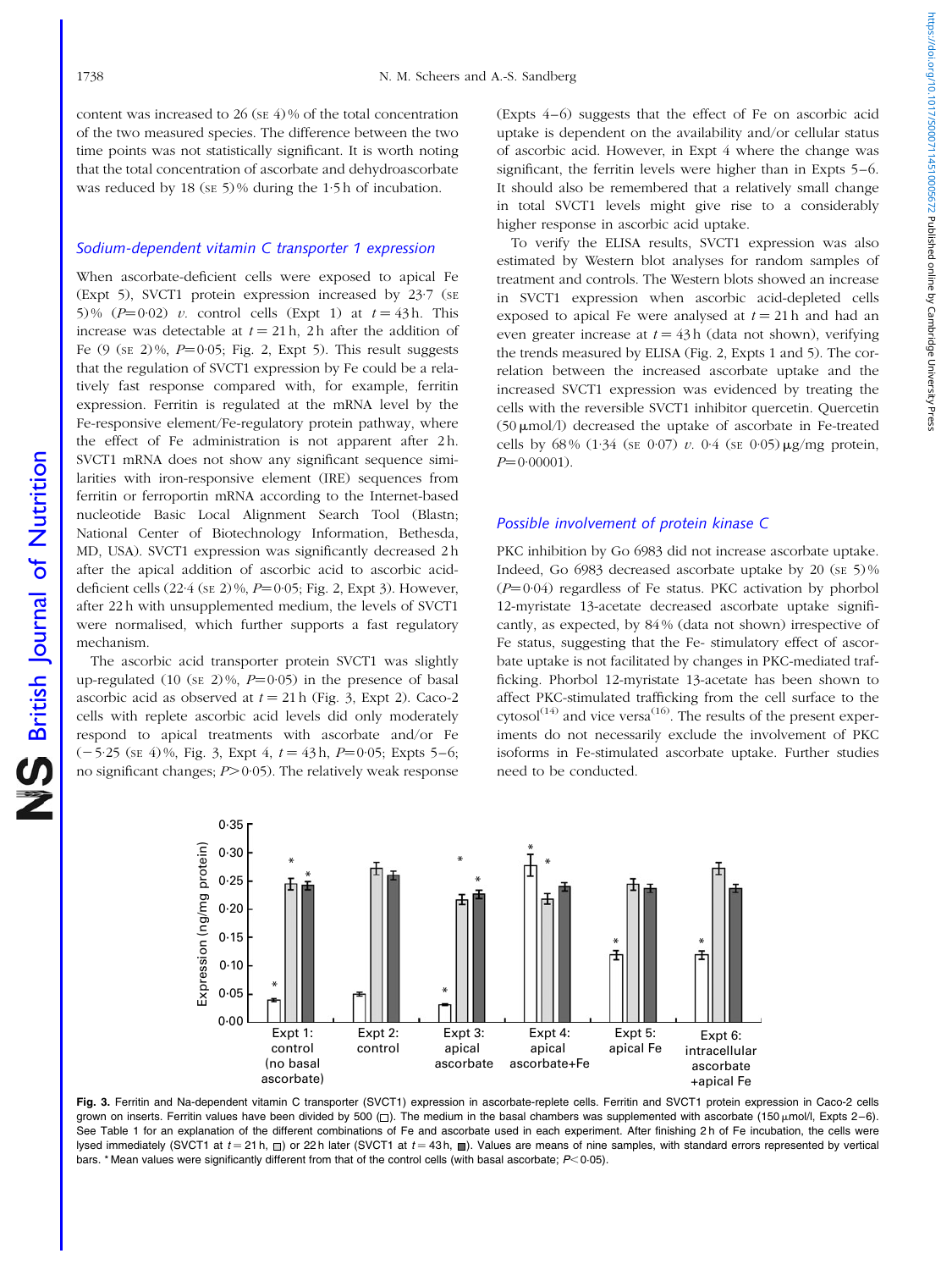#### Intracellular ferritin expression

Caco-2 cells grown on inserts with ascorbate in the basal compartment showed significantly higher baseline ferritin expression (22 (se 7)%;  $P=0.05$ ) compared with cells grown without ascorbate in the basal chamber [\(Fig. 3](#page-4-0), Expts 1 and 2). In contrast, when cells basally replete for ascorbate were treated with ascorbate at the apical cell membrane, ferritin expression was significantly down-regulated by  $37$  (se 1)%  $(P=0.04;$  [Fig. 3](#page-4-0), Expt 3). The results for Expts  $1-3$  ([Fig. 3](#page-4-0)) are in accordance with the previous data from our laboratory (N. M. S. and A.-S. S., unpublished results), suggesting that the effect of ascorbate at the apical membrane is different from the effect at the basolateral surface. The apical membrane was found to be impermeable to ascorbate leaving the cell. The findings were confirmed by the analysis of the basal, intracellular and apical compartments of ascorbate-replete control cells. HPLC analysis showed that only the apical medium was devoid of ascorbate.

In the present study, when the Caco-2 cells were supplied with basal ascorbate, there was no observable difference in ferritin levels between cells that were treated with apical Fe ([Fig. 3](#page-4-0), Expt 5) and those treated with intracellular ascorbate and apical Fe [\(Fig. 3](#page-4-0), Expt 6). Due to the earlier observed transport of ascorbate from the basal chamber to the cell interior, this outcome was expected as the treatments were effectively the same. The basal influx of ascorbate is likely to be mediated by the GLUT 1, -3 and -4 transporters, which normally function as glucose transporters but which also transport dehydroascorbate<sup>(13)</sup>.

# **Discussion**

There have been many studies on Fe metabolism and the importance of maintaining an adequate Fe status in humans. For many years, there have been general recommendations to ingest ascorbic acid in order to stimulate Fe uptake in the small intestine. In the present study, we have demonstrated the involvement of Fe in the up-regulation of the vitamin C transporter protein SVCT1 in ascorbate-depleted human intestinal Caco-2 cells. We have also shown that ascorbic acid uptake was increased if intracellular Fe levels were increased, and we have proved the correlation between the increased expression of the SVCT1 transporter and ascorbic acid uptake. These results are important as they change our view of the relationship between ascorbic acid and Fe intake.

A study by Nú $\hat{n}$ ez *et al.*<sup>(17)</sup> has shown that the extracellular availability of Fe determines whether the Fe influx and efflux transporters Nramp2 and ferroportin will localise to the apical or the basal membrane in Caco-2 cells. The consequence of this mechanism for the present study is that both apical and basal supplementation of Fe will contribute to an increase in intracellular Fe concentration caused by apical or basal influx via Nramp2. The basal influx of Fe is also affected by transferrin originating from the FBS-supplemented medium.

In the present study, total cellular SVCT1 expression increased by approximately 24 %, when the cells were exposed to Fe. This measurement was made 22 h after an Fe

uptake experiment that lasted for 2 h in total. In contrast, an increase in ascorbic acid uptake of 285 % was observed after basal Fe supplementation for 24 h. This difference in experimental design could possibly explain the very pronounced effect that Fe supplementation had on ascorbic acid uptake compared with the effect on SVCT1 protein expression. There could also be other regulatory mechanisms that affect the effective uptake of ascorbic acid, such as increased transport capacity or intracellular redistribution, which is a common mechanism for other transmembrane transport systems, for instance Nramp2 and ferroportin-1 as described earlier<sup>(17)</sup>. However, we observed an effect on the total protein expression of SVCT1 when cells were exposed to Fe.

A study by MacDonald et  $al$ .<sup>(10)</sup> has shown that an increase in the extracellular ascorbate level leads to the downregulation of SVCT1 mRNA in Caco-2 cells. In the present study, we found an initial decrease, on the protein level, that normalised after approximately 24 h. The results reported by MacDonald *et al.* might lead to the conclusion that the regulatory effect of ascorbate on SVCT1 takes place at the mRNA level. As observed in the present study, the cellular response at the protein level occurred so rapidly that it seems likely that the regulation of SVCT1 also occurs at the translational level.

We conclude that Fe stimulates the uptake of ascorbate and the expression of the SVCT1 transporter protein in human Caco-2 cells. This stimulatory effect is greater when the ascorbic acid level in the cell is low.

## Acknowledgements

The present study was funded by the Swedish Council for Environment, Agricultural Sciences and Spatial Planning (Formas; grant no. 222-2004-1889) and the Dr Per Håkansson Foundation. The authors state that there are no conflicts of interest. We are grateful to Nils-Gunnar Carlsson for expert technical assistance regarding the ascorbic acid analyses. N. M. S. provided the hypothesis, designed the experiments and performed the study. A.-S. S. contributed to the present study through planning and supervision of the entire work.

# **References**

- 1. Nishikimi M & Yagi K (1991) Molecular basis for the deficiency in humans of gulonolactone oxidase, a key enzyme for ascorbic acid biosynthesis. Am J Clin Nutr 54, S1203–S1208.
- 2. Burns JJ (1957) Missing step in man, monkey and guinea pig required for the biosynthesis of L-ascorbic acid. Nature 180, 553.
- 3. Olmedo J, Yiannias JA, Windgassen EB, et al. (2006) Scurvy: a disease almost forgotten. Int J Dermatol 45, 909–913.
- 4. Jialal I & Grundy SM (1991) Preservation of the endogenous antioxidants in low density lipoprotein by ascorbate but not probucol during oxidative modification. Clin Invest 87, 597–601.
- 5. Hallberg L, Brune M & Rossander L (1986) Effect of ascorbic acid on iron absorption from different types of meals. Studies with ascorbic-acid-rich foods and synthetic ascorbic acid given in different amounts with different meals. Hum Nutr Appl Nutr 40, 97–113.

https://doi.org/10.1017/S0007114510005672 Published online by Cambridge University Press https://doi.org/10.1017/S0007114510005672 Published online by Cambridge University Press